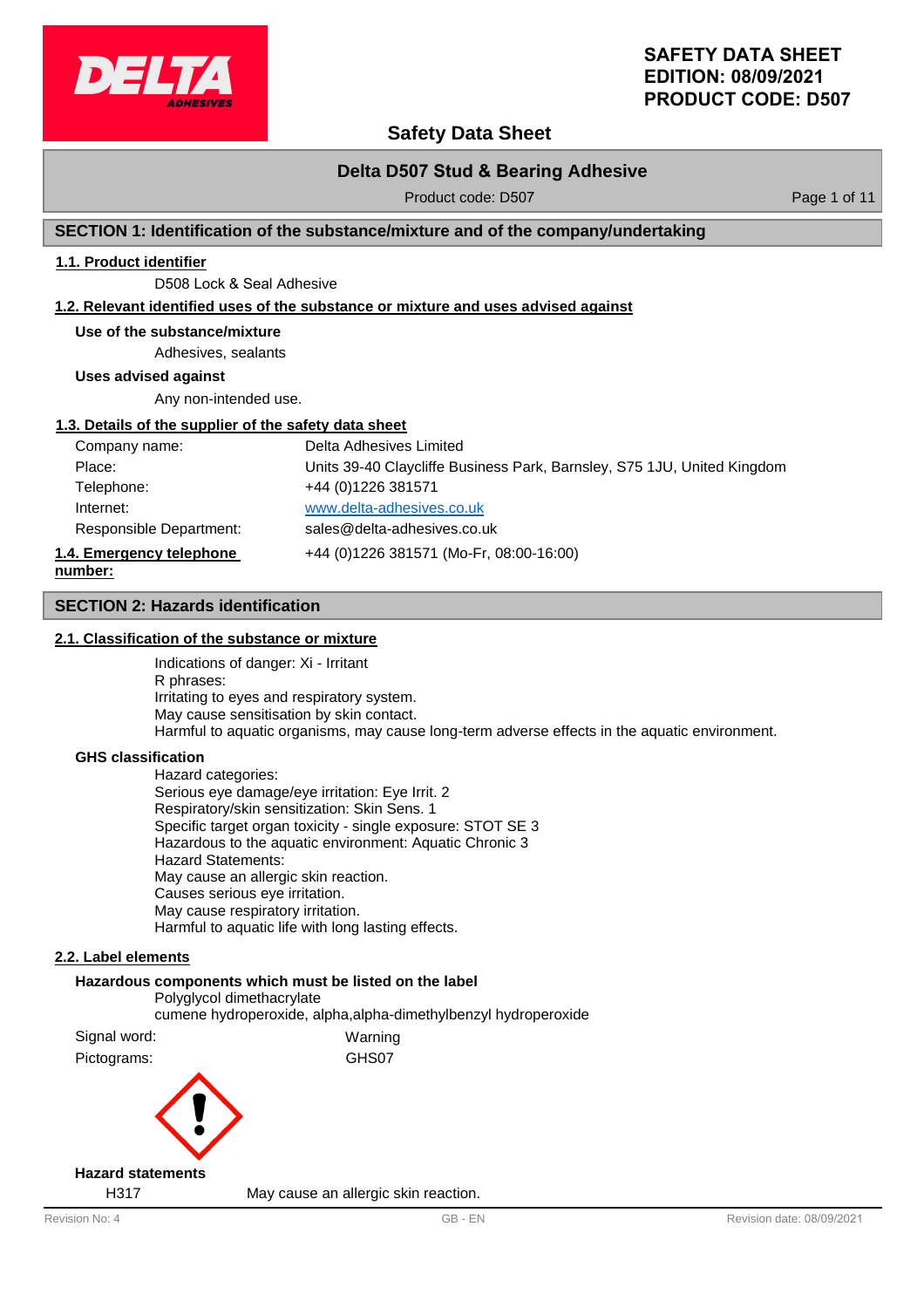

# **Safety Data Sheet**

# **Delta D507 Stud & Bearing Adhesive**

#### Product code: D507 Product code: D507

- H319 Causes serious eye irritation.<br>
H335 May cause respiratory irritation.
- H335 May cause respiratory irritation.<br>H412 Harmful to aquatic life with long

Harmful to aquatic life with long lasting effects.

### **Precautionary statements**

| P273             | Avoid release to the environment.                                          |
|------------------|----------------------------------------------------------------------------|
| P <sub>280</sub> | Wear protective gloves/protective clothing/eye protection/face protection. |
| P333+P313        | If skin irritation or rash occurs: Get medical advice/attention.           |
| P312             | Call a POISON CENTER/doctor if you feel unwell.                            |
| P337+P313        | If eye irritation persists: Get medical advice/attention.                  |
| P <sub>501</sub> | Dispose of contents/container to in accordance with official regulations.  |

# **2.3. Other hazards**

No information available.

### **SECTION 3: Composition/information on ingredients**

### **3.2. Mixtures**

### **Hazardous components**

| EC No           | Chemical name                                                                                                                                  | Quantity    |
|-----------------|------------------------------------------------------------------------------------------------------------------------------------------------|-------------|
| CAS No          | Classification                                                                                                                                 |             |
| Index No        | GHS classification                                                                                                                             |             |
| <b>REACH No</b> |                                                                                                                                                |             |
|                 | Polyglycol dimethacrylate                                                                                                                      | $85 - 90 %$ |
| 25852-47-5      | R43-52-53                                                                                                                                      |             |
|                 | Skin Sens. 1, Aquatic Chronic 3; H317 H412                                                                                                     |             |
| 221-950-4       | propylidynetrimethyl trimethacrylate                                                                                                           | $5 - 10%$   |
| 3290-92-4       | Xi - Irritant R36/38                                                                                                                           |             |
|                 | Eye Irrit. 2, Skin Irrit. 2; H319 H315                                                                                                         |             |
| 201-254-7       | cumene hydroperoxide, alpha, alpha-dimethylbenzyl hydroperoxide                                                                                | $1 - 5%$    |
| 80-15-9         | O - Oxidizing, T - Toxic, C - Corrosive, Xn - Harmful, N - Dangerous for the environment<br>R7-23-21/22-48/20/22-34-51-53                      |             |
| 617-002-00-8    | Org. Perox. E, Acute Tox. 3, Acute Tox. 4, Acute Tox. 4, STOT RE 2, Skin Corr. 1B,<br>Aquatic Chronic 2; H242 H331 H312 H302 H373 ** H314 H411 |             |
| 204-055-3       | 2'-Phenylacetohydrazide                                                                                                                        | < 1 %       |
| 114-83-0        | T - Toxic, Xi - Irritant R25-36/37/38-43                                                                                                       |             |
|                 | Acute Tox. 3, Eye Irrit. 2, STOT SE 3, Skin Irrit. 2, Skin Sens. 1; H301 H319 H335 H315<br>H317                                                |             |

Full text of R and H phrases: see Section 16.

#### **Further Information**

Product does not contain listed SVHC substances.

# **SECTION 4: First aid measures**

### **4.1. Description of first aid measures**

#### **General information**

In case of accident or if you feel unwell, seek medical advice immediately (show safety data sheet if possible).

#### **After inhalation**

Remove victim to fresh air and keep at rest in a position comfortable for breathing. In case of irritation of the respiratory tract seek medical advice.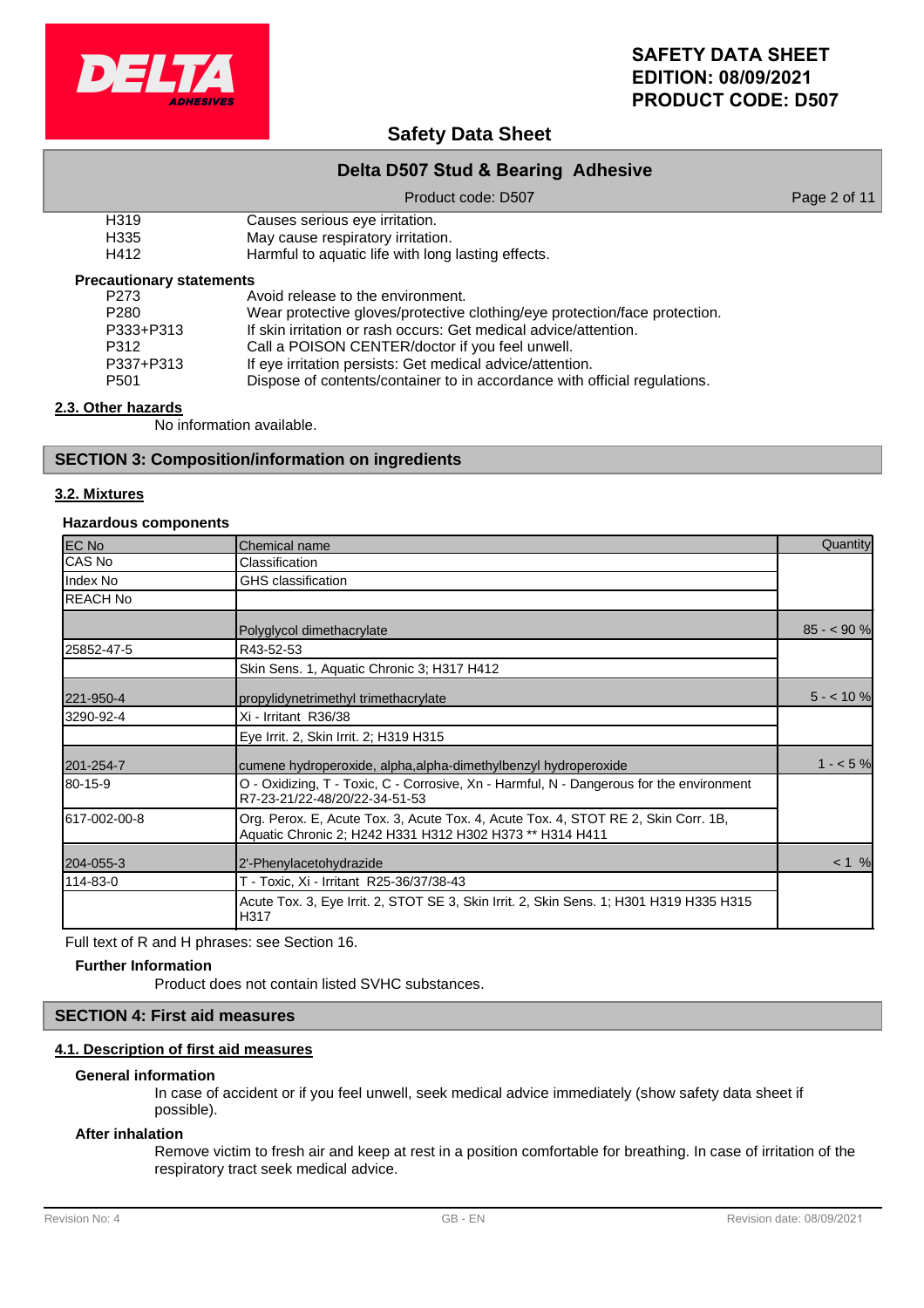

# **Safety Data Sheet**

# **Delta D507 Stud & Bearing Adhesive**

Product code: D507 Product code: Page 3 of 11

#### **After contact with skin**

After contact with skin, wash immediately with plenty of water and soap. If skin irritation or rash occurs: Get medical advice/attention.

#### **After contact with eyes**

Rinse cautiously with water for several minutes. Remove contact lenses, if present and easy to do. Continue rinsing. In case of troubles or persistent symptoms, consult an ophthalmologist.

#### **After ingestion**

Rinse mouth immediately and drink large quantities of water. In all cases of doubt, or when symptoms persist, seek medical advice.

#### **4.2. Most important symptoms and effects, both acute and delayed**

No information available.

#### **4.3. Indication of any immediate medical attention and special treatment needed**

Treat symptomatically.

#### **SECTION 5: Firefighting measures**

#### **5.1. Extinguishing media**

### **Suitable extinguishing media**

Dry extinguishing powder. Foam. Water spray. Carbon dioxide (CO2).

#### **Unsuitable extinguishing media**

High power water jet.

#### **5.2. Special hazards arising from the substance or mixture**

Can be released in case of fire: Carbon monoxide. Carbon dioxide (CO2). Nitrogen oxides (NOx).

#### **5.3. Advice for firefighters**

Wear a self-contained breathing apparatus and chemical resistant suit. In case of fire and/or explosion do not breathe fumes.

#### **Additional information**

Collect contaminated fire extinguishing water separately. Do not allow entering drains or surface water. Use water spray/stream to protect personnel and to cool endangered containers.

#### **SECTION 6: Accidental release measures**

#### **6.1. Personal precautions, protective equipment and emergency procedures**

Provide adequate ventilation.

Do not breathe gas/vapour/spray. Avoid contact with skin, eye and clothing. Wear personal protection equipment. (refer to chapter 8)

#### **6.2. Environmental precautions**

Do not empty into drains or the aquatic environment. Prevent spreading over great surfaces (e.g. by damming or installing oil booms). In case of leakage into waters, ground or the drainage system, the appropriate authorities must be informed.

#### **6.3. Methods and material for containment and cleaning up**

Absorb with liquid-binding material (e.g. sand, diatomaceous earth, acid- or universal binding agents). Ventilate affected area.

Treat the assimilated material according to the section on waste disposal.

Clear contaminated area thoroughly.

#### **6.4. Reference to other sections**

See protective measures under point 7 and 8.

### **SECTION 7: Handling and storage**

#### **7.1. Precautions for safe handling**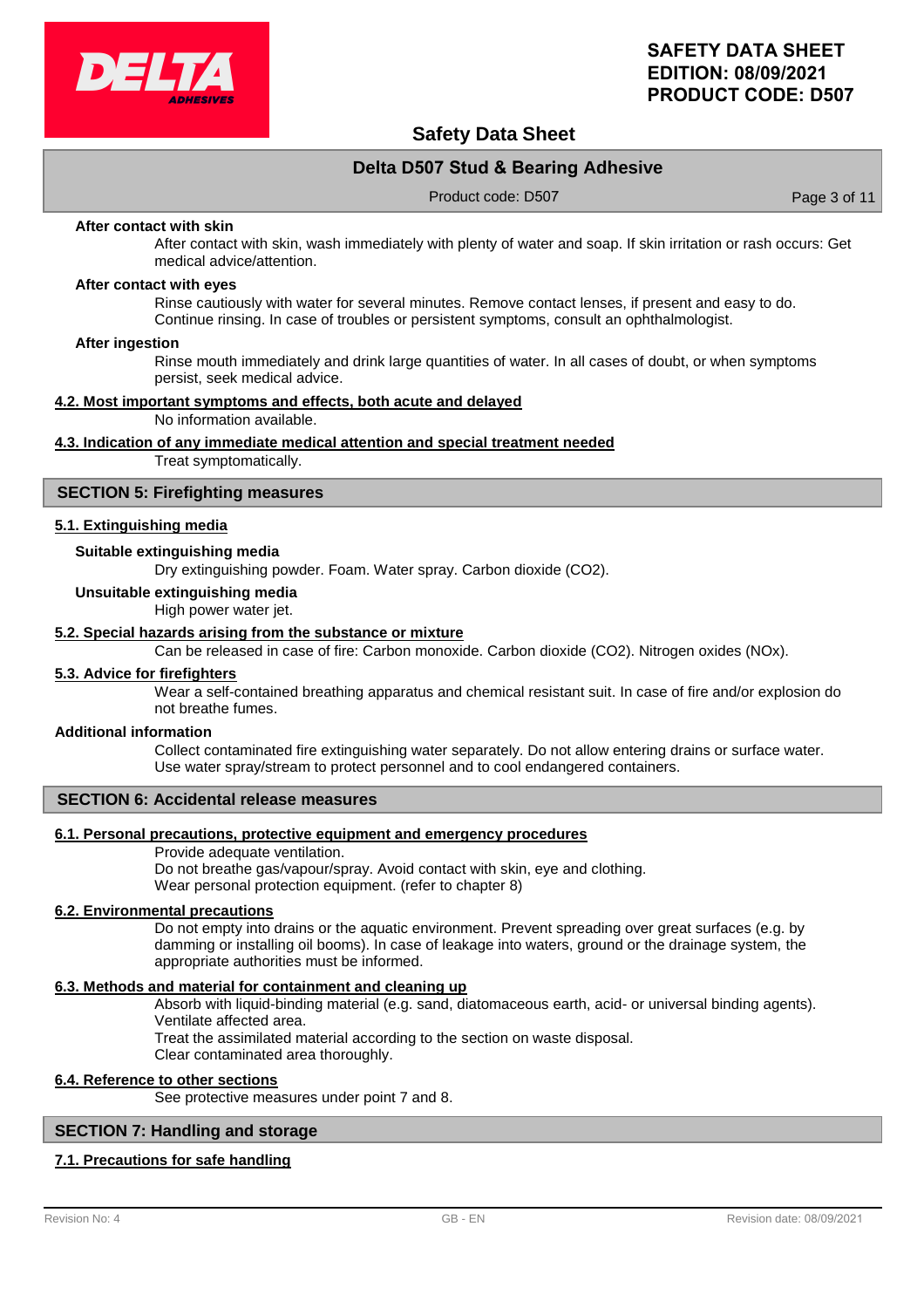

# **Safety Data Sheet**

# **Delta D507 Stud & Bearing Adhesive**

Product code: D507 Product code: P507

#### **Advice on safe handling**

Provide adequate ventilation. Wear suitable protective clothing. ( Refer to chapter 8. )

#### **Advice on protection against fire and explosion**

In case of fire and/or explosion do not breathe fumes. Usual measures for fire prevention.

#### **Further information on handling**

Do not breathe gas/vapour/spray. Avoid contact with skin, eye and clothing.

#### **7.2. Conditions for safe storage, including any incompatibilities**

#### **Requirements for storage rooms and vessels**

Keep container tightly closed in a cool, well-ventilated place. Keep container dry.

#### **Advice on storage compatibility**

Do not store together with: Radioactive substances. Infectious substances. Organic peroxides. Oxidizing solids. Oxidizing liquids. Pyrophoric liquids and solids. flammable substances. Substances or mixtures which, in contact with water emit flammable gases. Non-combustible toxic substances.

#### **Further information on storage conditions**

Protect against: Light. UV-radiation/sunlight. heat. cooling. moisture.

### **7.3. Specific end use(s)**

No information available.

# **SECTION 8: Exposure controls/personal protection**

### **8.1. Control parameters**

#### **Additional advice on limit values**

To date, no national limit values exist.

### **8.2. Exposure controls**



#### **Appropriate engineering controls**

In case of open handling, use devices with built-in suction where possible. If suction of the immediate vicinity is impossible or insufficient, adequate airing of the working place must be ensured.

#### **Protective and hygiene measures**

Always close containers tightly after the removal of product. Do not eat, drink, smoke or sneeze at the workplace. Wash hands before breaks and at the end of work. Remove contaminated clothing immediatley and dispose off safely. Wash contaminated clothing prior to re-use. Used working clothes should not be used outside the work area. Street clothing should be stored seperately from work clothing.

#### **Eye/face protection**

Suitable eye protection: Tightly sealed safety glasses. DIN EN 166

#### **Hand protection**

Pull-over gloves of rubber. DIN EN 374 Suitable material: (Breakthrough time >= 480 min, penetration time (maximum wearing period): 160 min) CR (polychloroprenes, Chloroprene rubber). (0,5 mm) NBR (Nitrile rubber). (0,35 mm) FKM (fluororubber). (0,4 mm) PVC (Polyvinyl chloride). (0,5 mm) Butyl rubber. (0,5 mm) Before using check leak tightness / impermeability. In case of reutilization, clean gloves before taking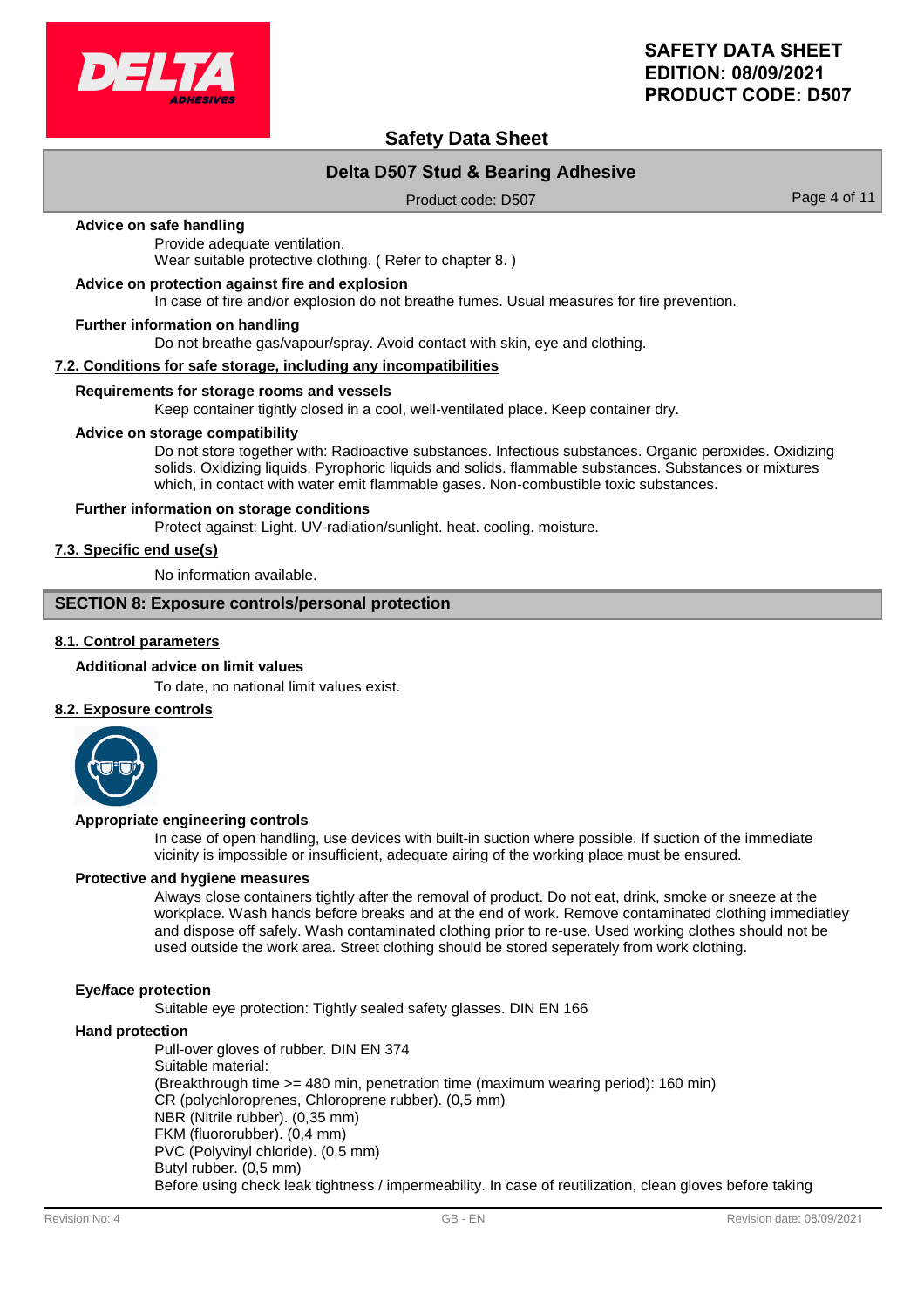

# **Safety Data Sheet**

# **Delta D507 Stud & Bearing Adhesive**

Product code: D507 Product code: D507

off and store in well-aired place. In the cases of special applications, it is recommended to check the chemical resistance with the manufacturer of the gloves.

#### **Skin protection**

Suitable protection of the body: Lab apron.

### **Respiratory protection**

Respiratory protection required in case of: insufficient ventilation. Generation/formation of aerosols Generation/formation of mist Suitable respiratory protective equipment: Combination filter device (DIN EN 141).. Type : A / P2/P3 The filter class must be suitable for the maximum contaminant concentration (gas/vapour/aerosol/particulates) that may arise when handling the product. If the concentration is exceeded, closed-circuit breathing apparatus must be used!

#### **Environmental exposure controls**

Do not empty into drains or the aquatic environment.

### **SECTION 9: Physical and chemical properties**

#### **9.1. Information on basic physical and chemical properties**

| Physical state: | liquid         |
|-----------------|----------------|
| Colour:         | Blue           |
| Odour:          | characteristic |

|                                          |                                                                                                                            | <b>Test method</b> |
|------------------------------------------|----------------------------------------------------------------------------------------------------------------------------|--------------------|
| pH-Value:                                | not determined                                                                                                             |                    |
| Changes in the physical state            |                                                                                                                            |                    |
| Melting point:                           | not determined                                                                                                             |                    |
| Initial boiling point and boiling range: | not determined                                                                                                             |                    |
| Flash point:                             | not determined                                                                                                             |                    |
| <b>Explosive properties</b><br>none/none |                                                                                                                            |                    |
| Lower explosion limits:                  | not determined                                                                                                             |                    |
| Upper explosion limits:                  | not determined                                                                                                             |                    |
| <b>Oxidizing properties</b><br>none/none |                                                                                                                            |                    |
| Vapour pressure:                         | not determined                                                                                                             |                    |
| Density:                                 | not determined                                                                                                             |                    |
| Viscosity / dynamic:                     | not determined                                                                                                             |                    |
| Solvent content:                         | <2% - Data concerning the Directive<br>1999/13/EC on the limitation of emissions of<br>volatile organic compounds (VOC-RL) |                    |
| Other information                        |                                                                                                                            |                    |

**9.2** 

No information available.

# **SECTION 10: Stability and reactivity**

### **10.1. Reactivity**

No information available.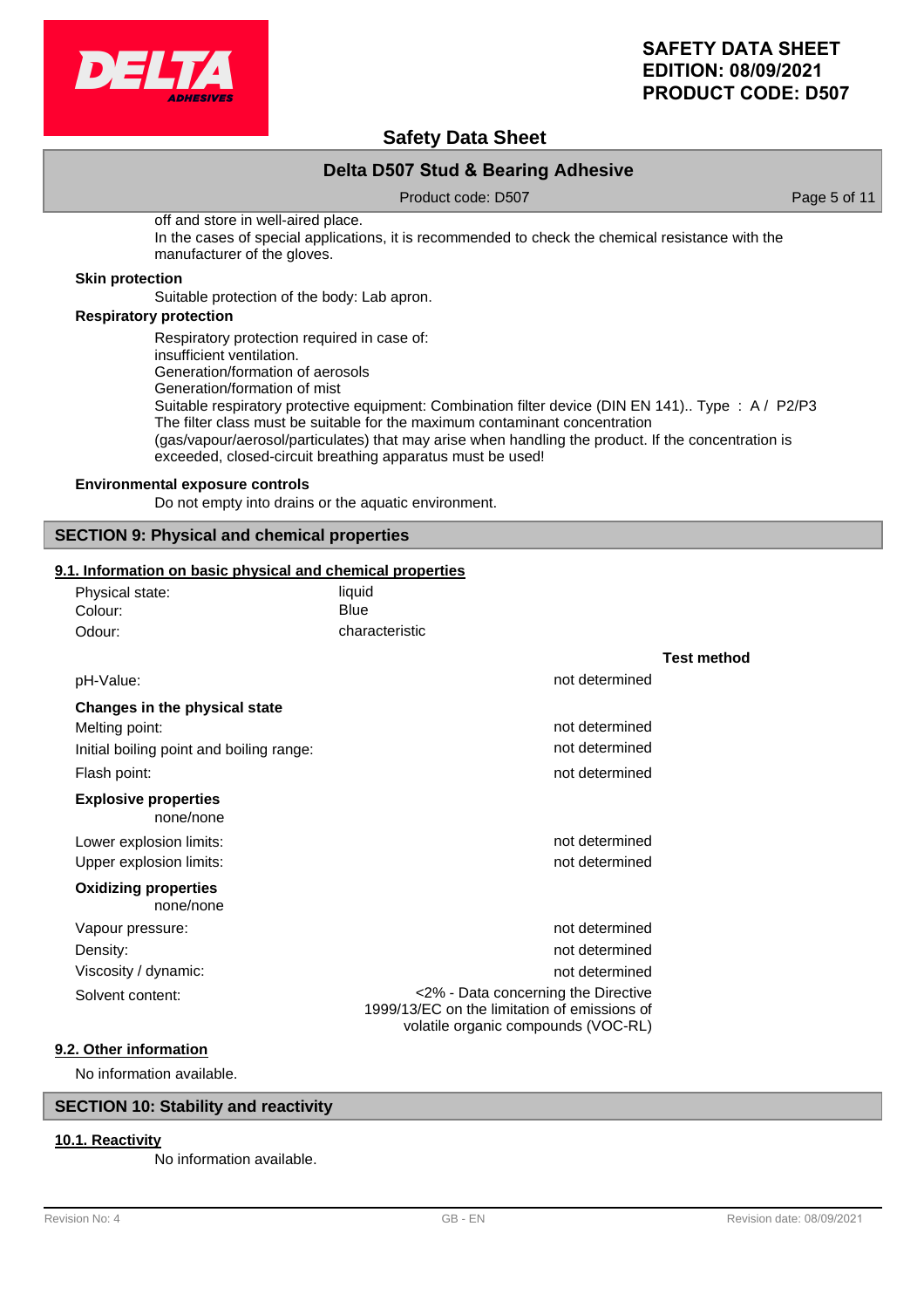

# **Safety Data Sheet**

# **Delta D507 Stud & Bearing Adhesive**

Product code: D507 Product code: 0.507

#### **10.2. Chemical stability**

Stable under normal storage and handling conditions.

#### **10.3. Possibility of hazardous reactions**

Materials to avoid: Strong acid. Oxidizing agents, strong. Alkalis (alkalis), concentrated.

### **10.4. Conditions to avoid**

Protect against: Light. UV-radiation/sunlight. heat. cooling. moisture.

#### **10.5. Incompatible materials**

Materials to avoid: Strong acid. Oxidizing agents, strong. Alkalis (alkalis), concentrated.

#### **10.6. Hazardous decomposition products**

Can be released in case of fire: Carbon monoxide. Carbon dioxide (CO2). Nitrogen oxides (NOx).

#### **SECTION 11: Toxicological information**

#### **11.1. Information on toxicological effects**

#### **Toxicocinetics, metabolism and distribution**

No information available.

#### **Acute toxicity**

Based on available data, the classification criteria are not met.

# **Acute toxicity**

| CAS No        | Chemical name                                                   |            |             |         |                     |
|---------------|-----------------------------------------------------------------|------------|-------------|---------|---------------------|
|               | Exposure routes                                                 | Method     | Dose        | Species | Source              |
| 3290-92-4     | propylidynetrimethyl trimethacrylate                            |            |             |         |                     |
|               | oral                                                            | LD50       | >2000 mg/kg | Rat.    | <b>ECHA Dossier</b> |
|               | dermal                                                          | LD50       | >2000 mg/kg | Rabbit. | <b>ECHA Dossier</b> |
| $80 - 15 - 9$ | cumene hydroperoxide, alpha, alpha-dimethylbenzyl hydroperoxide |            |             |         |                     |
|               | oral                                                            | LD50       | 382 mg/kg   | Rat.    | <b>IIUCLID</b>      |
|               | dermal                                                          | LD50       | 500 mg/kg   | Rat.    | <b>IRTECS</b>       |
|               | inhalative (4 h) vapour                                         | LC50       | (200) mg/l  | Mouse.  | <b>IIUCLID</b>      |
|               | inhalative aerosol                                              | <b>ATE</b> | $0.5$ mg/l  |         |                     |
| 114-83-0      | 2'-Phenylacetohydrazide                                         |            |             |         |                     |
|               | oral                                                            | LD50       | $270$ mg/kg | Mouse.  |                     |

### **Irritation and corrosivity**

Causes serious eye irritation.

#### **Sensitising effects**

May cause an allergic skin reaction. (Polyglycol dimethacrylate), (2'-Phenylacetohydrazide)

Respiratory or skin sensitisation:

People who suffer from skins problems, asthma, allergies, chronic or recurring respiratory illnesses must not be deployed in processes, which use this substance.

#### **STOT-single exposure**

May cause respiratory irritation. (2'-Phenylacetohydrazide)

### **Severe effects after repeated or prolonged exposure**

Based on available data, the classification criteria are not met. propylidynetrimethyl trimethacrylate:

Chronic oral toxicity (45d, Rat.) NOAEL = >900 mg/kg(bw)/day; literature infomation: ECHA Dossier

cumene hydroperoxide, alpha,alpha-dimethylbenzyl hydroperoxide: Subchronic inhalative toxicity (Rat.) NOAEC = 31 mg/m3; literature infomation: ECHA Dossier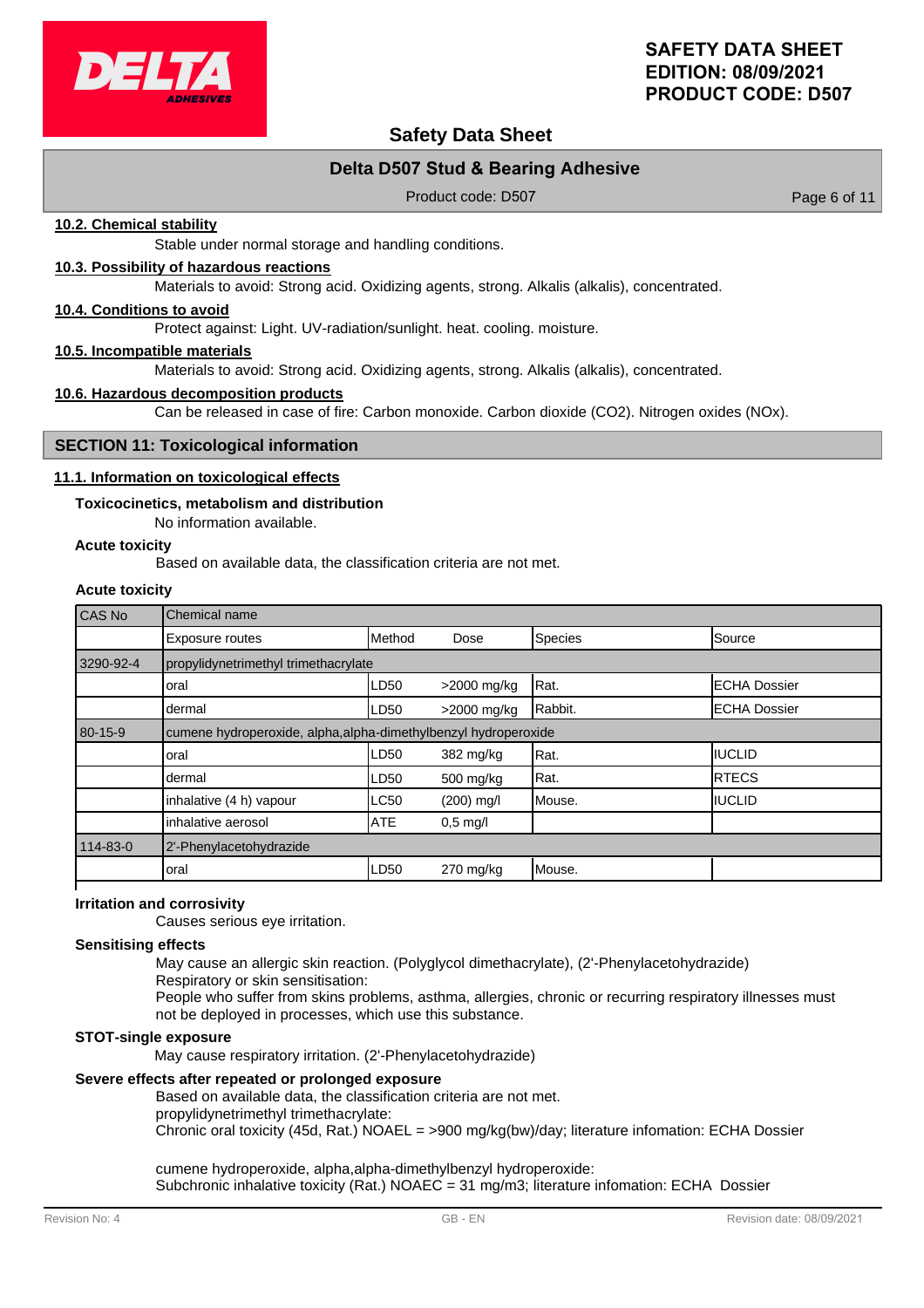

# **Safety Data Sheet**

# **Delta D507 Stud & Bearing Adhesive**

Product code: D507 Product code: D507

### **Carcinogenic/mutagenic/toxic effects for reproduction**

Based on available data, the classification criteria are not met. propylidynetrimethyl trimethacrylate:

In-vitro mutagenicity:

OECD Guideline 471 (Bacterial Reverse Mutation Assay) = negative. literature infomation: ECHA Dossier OECD Guideline 476 (In vitro Mammalian Cell Gene Mutation Test) = negative. literature infomation: ECHA Dossier

OECD Guideline 473 (In vitro Mammalian Chromosome Aberration Test) = positive (with metabolic activation). = negative (without metabolic activation). literature infomation: ECHA Dossier In-vivo mutagenicity:

OECD Guideline 486 (Unscheduled DNA Synthesis (UDS) Test with Mammalian Liver Cells in vivo) = negative. literature infomation: ECHA Dossier

OECD Guideline 474 (Mammalian Erythrocyte Micronucleus Test) = negative. literature infomation: ECHA Dossier

Reproductive toxicity: (45d, Rat.) NOAEL = >900 mg/kg(bw)/day; literature infomation: ECHA Dossier

cumene hydroperoxide, alpha,alpha-dimethylbenzyl hydroperoxide: In-vitro mutagenicity:OECD Guideline 471 (Bacterial Reverse Mutation Assay) = positive. literature infomation: ECHA Dossier No experimental indications of mutagenicity in-vivo exist. literature infomation: ECHA Dossier

#### **Aspiration hazard**

Based on available data, the classification criteria are not met.

#### **Specific effects in experiment on an animal**

No information available.

#### **SECTION 12: Ecological information**

#### **12.1. Toxicity**

| l CAS No  | Chemical name                                                   |                   |                     |  |                                        |                      |
|-----------|-----------------------------------------------------------------|-------------------|---------------------|--|----------------------------------------|----------------------|
|           | Aquatic toxicity                                                | Method            | Dose                |  | [h]   [d] Species                      | Source               |
| 3290-92-4 | propylidynetrimethyl trimethacrylate                            |                   |                     |  |                                        |                      |
|           | Acute fish toxicity                                             | <b>LC50</b>       | $2,0$ mg/l          |  | 96 hOncorhynchus mykiss                | <b>ECHA Dossier</b>  |
|           | Acute algae toxicity                                            | ErC <sub>50</sub> | 3,88 mg/l           |  | 72 hlPseudokirchnerella<br>subcapitata | <b>ECHA Dossier</b>  |
|           | Acute crustacea toxicity                                        | <b>EC50</b>       | $9,22 \text{ mq/l}$ |  | 48 h Daphnia magna                     | <b>IECHA Dossier</b> |
| 80-15-9   | cumene hydroperoxide, alpha, alpha-dimethylbenzyl hydroperoxide |                   |                     |  |                                        |                      |
|           | Acute fish toxicity                                             | <b>LC50</b>       | $3,9 \text{ mg/l}$  |  | 96 hOncorhynchus mykiss                | <b>ECHA Dossier</b>  |
|           | Acute algae toxicity                                            | ErC <sub>50</sub> | $3,1$ mg/l          |  | 72 h Desmodesmus subspicatus           | <b>ECHA Dossier</b>  |
|           | Acute crustacea toxicity                                        | <b>EC50</b>       | 18,84 mg/l          |  | 48 h Daphnia magna                     | <b>ECHA Dossier</b>  |

#### **12.2. Persistence and degradability**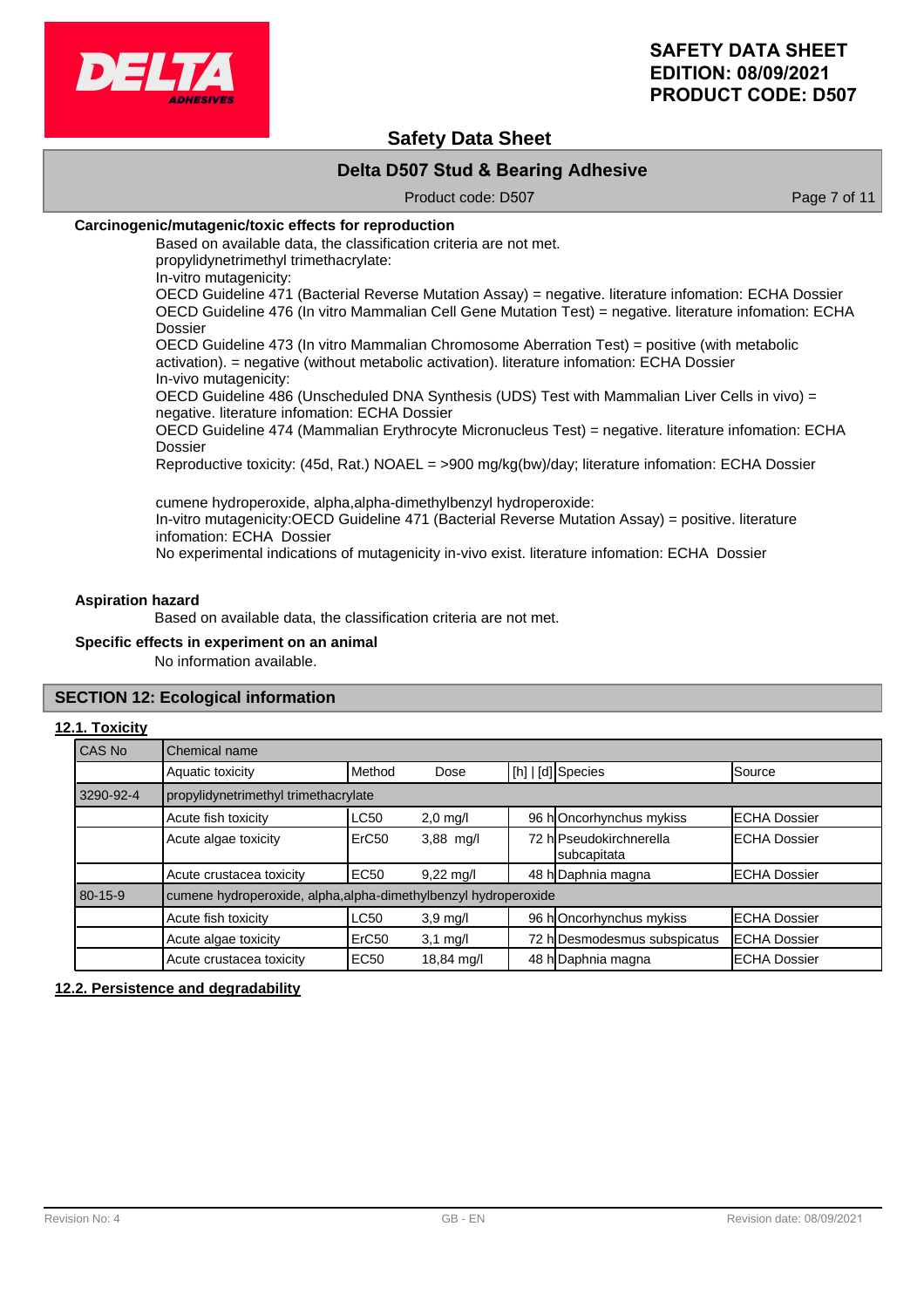

# **Safety Data Sheet**

| Delta D507 Stud & Bearing Adhesive |                                                                 |       |    |                      |  |  |  |
|------------------------------------|-----------------------------------------------------------------|-------|----|----------------------|--|--|--|
|                                    | Page 8 of 11<br>Product code: D507                              |       |    |                      |  |  |  |
| CAS No                             | <b>I</b> Chemical name                                          |       |    |                      |  |  |  |
|                                    | <b>I</b> Method                                                 | Value | d  | Source               |  |  |  |
|                                    | Evaluation                                                      |       |    |                      |  |  |  |
| 3290-92-4                          | propylidynetrimethyl trimethacrylate                            |       |    |                      |  |  |  |
|                                    | OECD Guideline 301 B                                            | 53%   | 28 | <b>ECHA Dossier</b>  |  |  |  |
|                                    | Product is not easily biodegradable.                            |       |    |                      |  |  |  |
| $80 - 15 - 9$                      | cumene hydroperoxide, alpha, alpha-dimethylbenzyl hydroperoxide |       |    |                      |  |  |  |
|                                    | OECD 301B / ISO 9439 / EWG 92/69 Anhang V, C.4-C                | 13%   | 28 | <b>IECHA Dossier</b> |  |  |  |
|                                    | Not easily bio-degradable (according to OECD-criteria).         |       |    |                      |  |  |  |

#### **12.3. Bioaccumulative potential**

#### **Partition coefficient n-octanol/water**

| ICAS No        | Chemical name                                                   | Log Pow |
|----------------|-----------------------------------------------------------------|---------|
| 3290-92-4      | propylidynetrimethyl trimethacrylate                            | 3,53    |
| $180 - 15 - 9$ | cumene hydroperoxide, alpha, alpha-dimethylbenzyl hydroperoxide | 2,16    |

#### **12.4. Mobility in soil**

No data available

# **12.5. Results of PBT and vPvB assessment**

No data available

### **12.6. Other adverse effects**

No data available

#### **Further information**

Do not empty into drains or the aquatic environment.

# **SECTION 13: Disposal considerations**

#### **13.1. Waste treatment methods**

### **Advice on disposal**

Waste disposal according to official state regulations. Consult the local waste disposal expert about waste disposal. Cleaned containers may be recycled.

### **Waste disposal number of waste from residues/unused products**

080409 WASTES FROM THE MANUFACTURE, FORMULATION, SUPPLY AND USE (MFSU) OF COATINGS (PAINTS, VARNISHES AND VITREOUS ENAMELS), ADHESIVES, SEALANTS AND PRINTING INKS; wastes from MFSU of adhesives and sealants (including waterproofing products); waste adhesives and sealants containing organic solvents or other dangerous substances Classified as hazardous waste.

#### **Waste disposal number of used product**

WASTES FROM THE MANUFACTURE, FORMULATION, SUPPLY AND USE (MFSU) OF COATINGS (PAINTS, VARNISHES AND VITREOUS ENAMELS), ADHESIVES, SEALANTS AND PRINTING INKS; wastes from MFSU of adhesives and sealants (including waterproofing products); waste adhesives and sealants containing organic solvents or other dangerous substances Classified as hazardous waste. 080409

# **Waste disposal number of contaminated packaging**

WASTE PACKAGING; ABSORBENTS, WIPING CLOTHS, FILTER MATERIALS AND PROTECTIVE CLOTHING NOT OTHERWISE SPECIFIED; packaging (including separately collected municipal packaging waste); packaging containing residues of or contaminated by dangerous substances Classified as hazardous waste. 150110

#### **Contaminated packaging**

Handle contaminated packaging in the same way as the substance itself.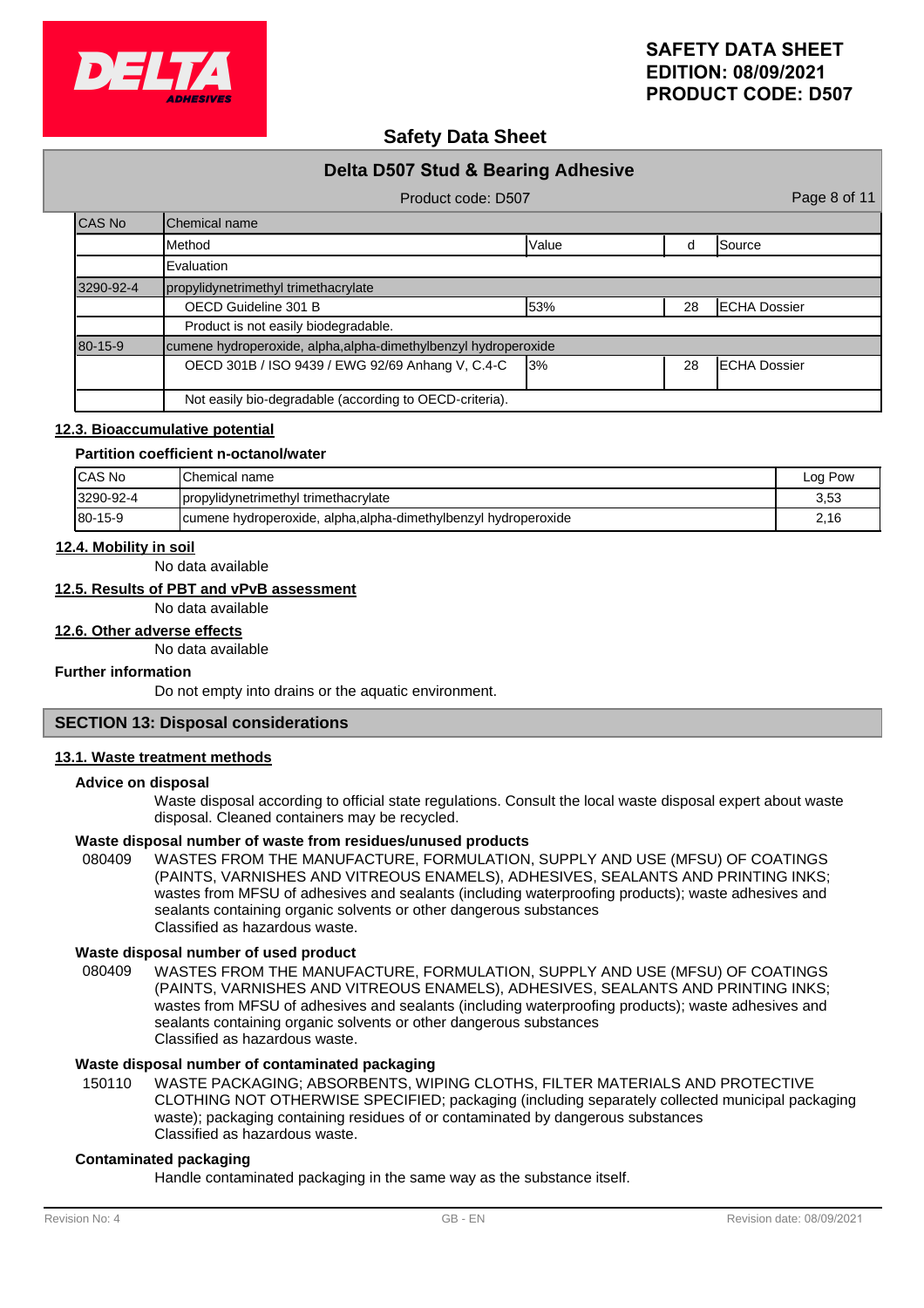

# **Safety Data Sheet**

# **Delta D507 Stud & Bearing Adhesive**

Product code: D507 Product code: P507

### **SECTION 14: Transport information**

### **Land transport (ADR/RID)**

**14.1. UN number:** Not restricted

#### **Other applicable information (land transport)**

Not restricted

#### **Inland waterways transport (ADN)**

**14.1. UN number:** Not restricted

#### Not restricted **Other applicable information (inland waterways transport)**

**Marine transport (IMDG)**

#### **14.1. UN number:** Not restricted

Not restricted **Other applicable information (marine transport)**

#### **Air transport (ICAO)**

#### 14.1. UN number: Not restricted

#### Not restricted **Other applicable information (air transport)**

**14.5. Environmental hazards**

ENVIRONMENTALLY HAZARDOUS: no

# **14.6. Special precautions for user**

refer to chapter 6-8

# **14.7. Transport in bulk according to Annex II of MARPOL73/78 and the IBC Code**

irrelevant

# **SECTION 15: Regulatory information**

# **15.1. Safety, health and environmental regulations/legislation specific for the substance or mixture**

#### **EU regulatory information**

1999/13/EC (VOC): <2 %; VOC Directive 2004/42/EC: <20 g/l

#### **Additional information**

The preparation is dangerous in the sense of Directive 1999/45/EC. This preparation is hazardous in the sense of regulation (EC) No 1272/2008 [GHS]. Not subject to regulation 96/82/EC. REACH 1907/2006 Appendix XVII, No 3

#### **National regulatory information**

Employment restrictions: Observe employment restrictions for young people. Water contaminating class (D): 3 - highly water contaminating

# **15.2. Chemical safety assessment**

Chemical safety assessments for substances in this mixture were not carried out.

# **SECTION 16: Other information**

#### **Changes**

Rev. 1,00, 23.10.2014, Initial release

### **Abbreviations and acronyms**

ADR: Accord européen sur le transport des marchandises dangereuses par Route (European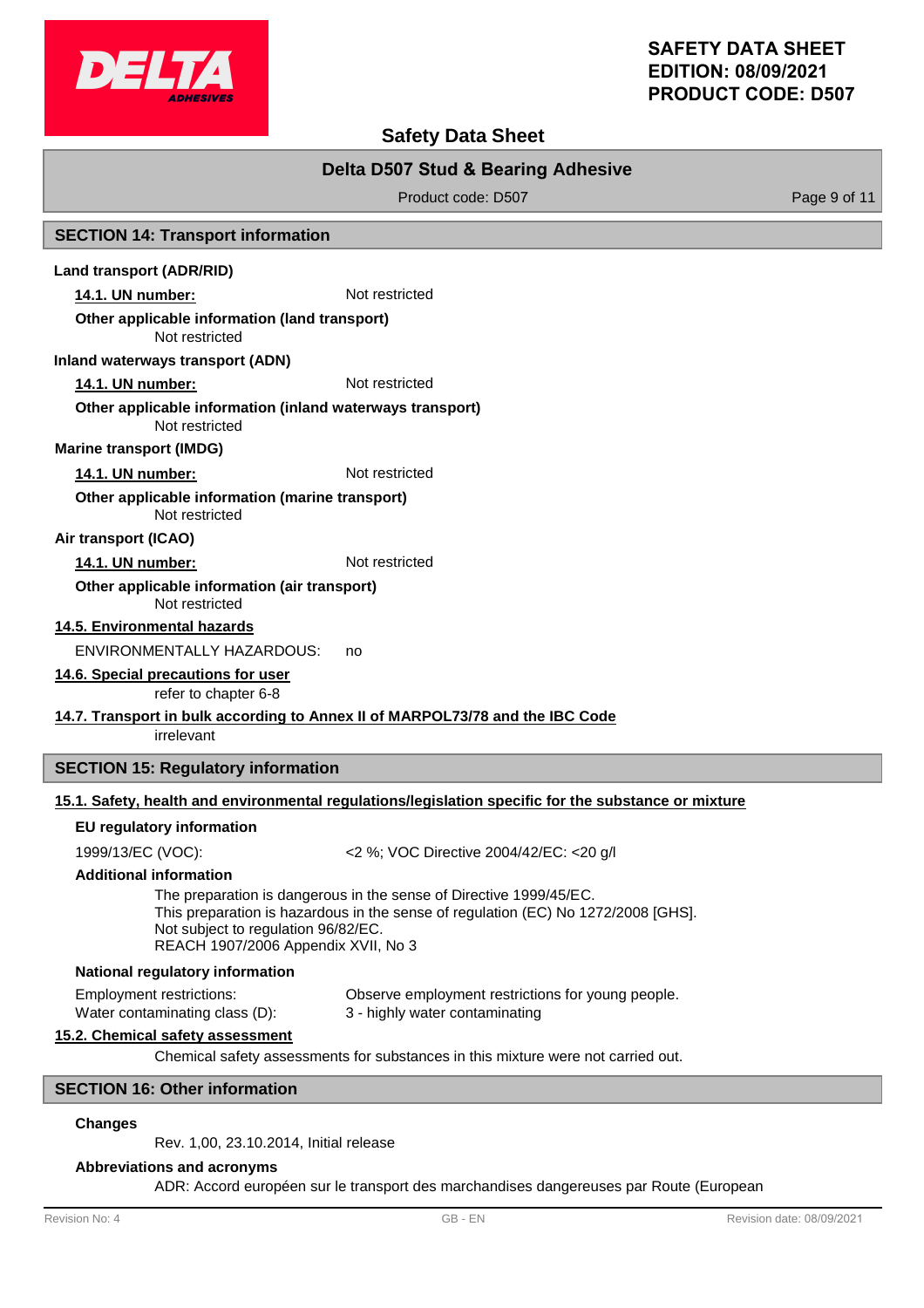

# **Safety Data Sheet Delta**

# **Delta D507 Stud & Bearing Adhesive**

Product code: D507 Product code: P507

Agreement concerning the International Carriage of Dangerous Goods by Road) RID: Règlement international concernant le transport des marchandises dangereuses par chemin de fer (Regulations Concerning the International Transport of Dangerous Goods by Rail) IMDG: International Maritime Code for Dangerous Goods IATA: International Air Transport Association IATA-DGR: Dangerous Goods Regulations by the "International Air Transport Association" (IATA) ICAO: International Civil Aviation Organization ICAO-TI: Technical Instructions by the "International Civil Aviation Organization" (ICAO) GHS: Globally Harmonized System of Classification and Labelling of Chemicals EINECS: European Inventory of Existing Commercial Chemical Substances CAS: Chemical Abstracts Service (division of the American Chemical Society) LC50: Lethal concentration, 50 percent LD50: Lethal dose, 50 percent NOAEL: No observed adverse effect level

### **Full text of R phrases referred to under Sections 2 and 3**

| 07         | May cause fire.                                                                               |
|------------|-----------------------------------------------------------------------------------------------|
| 21/22      | Harmful in contact with skin and if swallowed.                                                |
| 23         | Toxic by inhalation.                                                                          |
| 25         | Toxic if swallowed.                                                                           |
| 34         | Causes burns.                                                                                 |
| 36/37      | Irritating to eyes and respiratory system.                                                    |
| 36/37/38   | Irritating to eyes, respiratory system and skin.                                              |
| 36/38      | Irritating to eyes and skin.                                                                  |
| 43         | May cause sensitisation by skin contact.                                                      |
| 48/20/22   | Harmful: danger of serious damage to health by prolonged exposure through inhalation and if   |
| swallowed. |                                                                                               |
| 51         | Toxic to aquatic organisms.                                                                   |
| 52         | Harmful to aquatic organisms.                                                                 |
| 52/53      | Harmful to aquatic organisms, may cause long-term adverse effects in the aquatic environment. |
| 53         | May cause long-term adverse effects in the aquatic environment.                               |

#### **Full text of H statements referred to under Sections 2 and 3**

- H<sub>242</sub> Heating may cause a fire.
- H301 Toxic if swallowed.
- H302 Harmful if swallowed.
- H312 Harmful in contact with skin.
- H314 Causes severe skin burns and eye damage.
- H315 Causes skin irritation.
- H317 May cause an allergic skin reaction.
- H319 Causes serious eye irritation.<br>
H331 Toxic if inhaled.
- Toxic if inhaled.
- H335 May cause respiratory irritation.
- H373 May cause damage to organs through prolonged or repeated exposure.
- H411 Toxic to aquatic life with long lasting effects.
- H412 Harmful to aquatic life with long lasting effects.

# **Further Information**

The above information describes exclusively the safety requirements of the product and is based on our present-day knowledge. The information is intended to give you advice about the safe handling of the product named in this safety data sheet, for storage, processing, transport and disposal. The information cannot be transferred to other products. In the case of mixing the product with other products or in the case of processing, the information on this safety data sheet is not necessarily valid for the new made-up material.